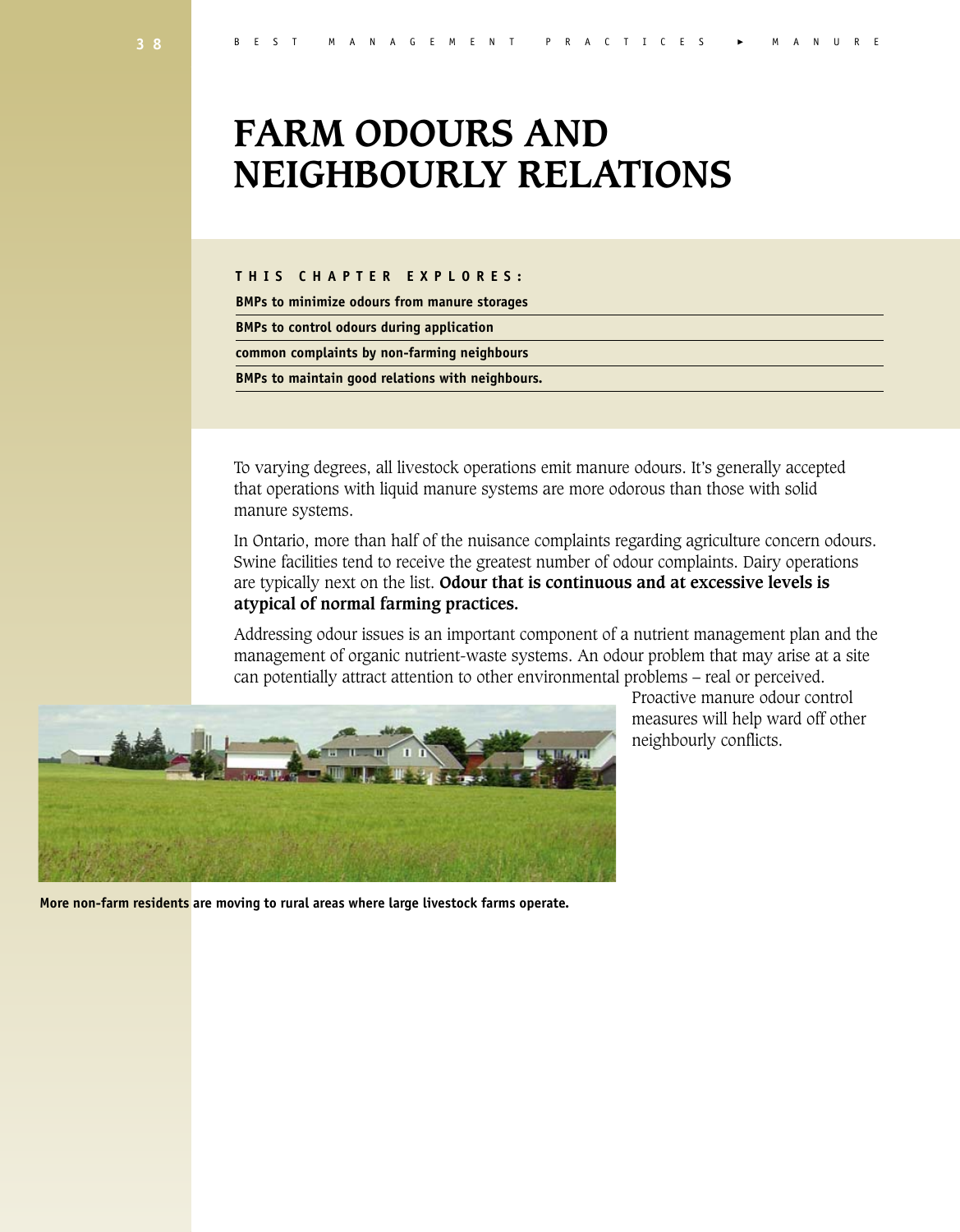#### **BMPS TO CONTROL ODOURS FROM MANURE STORAGES**

| <b>TECHNIQUE</b>                                   | <b>LIQUID STORAGE CONSIDERATIONS</b>                                                                                                                                                                                          | <b>SOLID STORAGE CONSIDERATIONS</b>                                                                                                                                      |  |
|----------------------------------------------------|-------------------------------------------------------------------------------------------------------------------------------------------------------------------------------------------------------------------------------|--------------------------------------------------------------------------------------------------------------------------------------------------------------------------|--|
| SITING                                             | • meet MDS II distance formulas                                                                                                                                                                                               | • meet MDS II distance formulas                                                                                                                                          |  |
| <b>PROPER</b><br><b>DESIGN</b>                     | • properly size to accommodate expected liquid load<br>• consider two-stage separation                                                                                                                                        | • provide sufficient capacity for solid and<br>liquid portions to avoid untimely spreading<br>· divert roof water away to encourage aerobic<br>conditions in manure pile |  |
| LANDSCAPING                                        | • keep storage out of main view<br>· plant trees to remove dust and aerosol particulates from<br>air and increase dilution<br>• ensure earthen walls are unaffected by tree roots                                             | • plant trees to act as a visual barrier and<br>provide considerable air movement<br>· design with berms and side slopes to reduce<br>visibility and airflow             |  |
| <b>NATURAL</b><br><b>COVERS</b>                    | • reduce surface area exposure to ambient air<br>• act as biofilters on odours, but can be difficult to keep floating<br>· depending on feed rations, dairy tanks can form a<br>natural "crust", providing odour control      | · don't apply, but pile shape affects<br>runoff volumes                                                                                                                  |  |
| <b>GEOTEXTILE</b><br><b>COVERS</b>                 | • add cost but allow for capture of gases<br>• reduce volume of liquid to be spread                                                                                                                                           | • reduce water content of manure (because<br>of cover) and encourages aerobic conditions<br>• don't have to deal with runoff                                             |  |
| ROOFS                                              | · reduce surface area exposure to ambient air<br>• can be a high capital cost                                                                                                                                                 | • reduce water content of manure and<br>encourage aerobic conditions<br>$\bullet$ don't have to deal with runoff                                                         |  |
| CHEMICAL/<br><b>BIO ADDITIVES</b>                  | • approach with caution - more failures than successes                                                                                                                                                                        | • are similar to liquid systems                                                                                                                                          |  |
| LIQUID/SOLID<br><b>SEPARATION</b>                  | · done often in conjunction with aerobic treatment<br>• makes for increased labour and waste streams                                                                                                                          | · collect liquid runoff from solid systems to<br>encourage aerobic conditions                                                                                            |  |
| AERATION                                           | • preferably done in conjunction with liquid/solid separation<br>• has high energy demands                                                                                                                                    | • has high energy demands (composting)<br>• can have "short-circuiting" of air flow<br>through pile                                                                      |  |
| <b>AEROBIC</b><br><b>TREATMENT</b><br>(COMPOSTING) | • need a very large carbon supply (e.g., straw)<br>liquid to solid                                                                                                                                                            | • increase area and equipment required<br>• need to manage leachate                                                                                                      |  |
| ANAEROBIC<br><b>TREATMENT</b><br>(DIGESTION)       | • are costly to install and maintain - but revenue to convert<br>generated may offset costs                                                                                                                                   | • can mix solid manure with liquid manure<br>and enter into the digester                                                                                                 |  |
| <b>BIOFILTERS</b>                                  | · involve blowing exhaust air from above liquid manure<br>storage through biofilters to reduce odour, N-compounds<br>and organic material<br>• are costly to install and maintain - but revenue generated<br>may offset costs | • not applicable                                                                                                                                                         |  |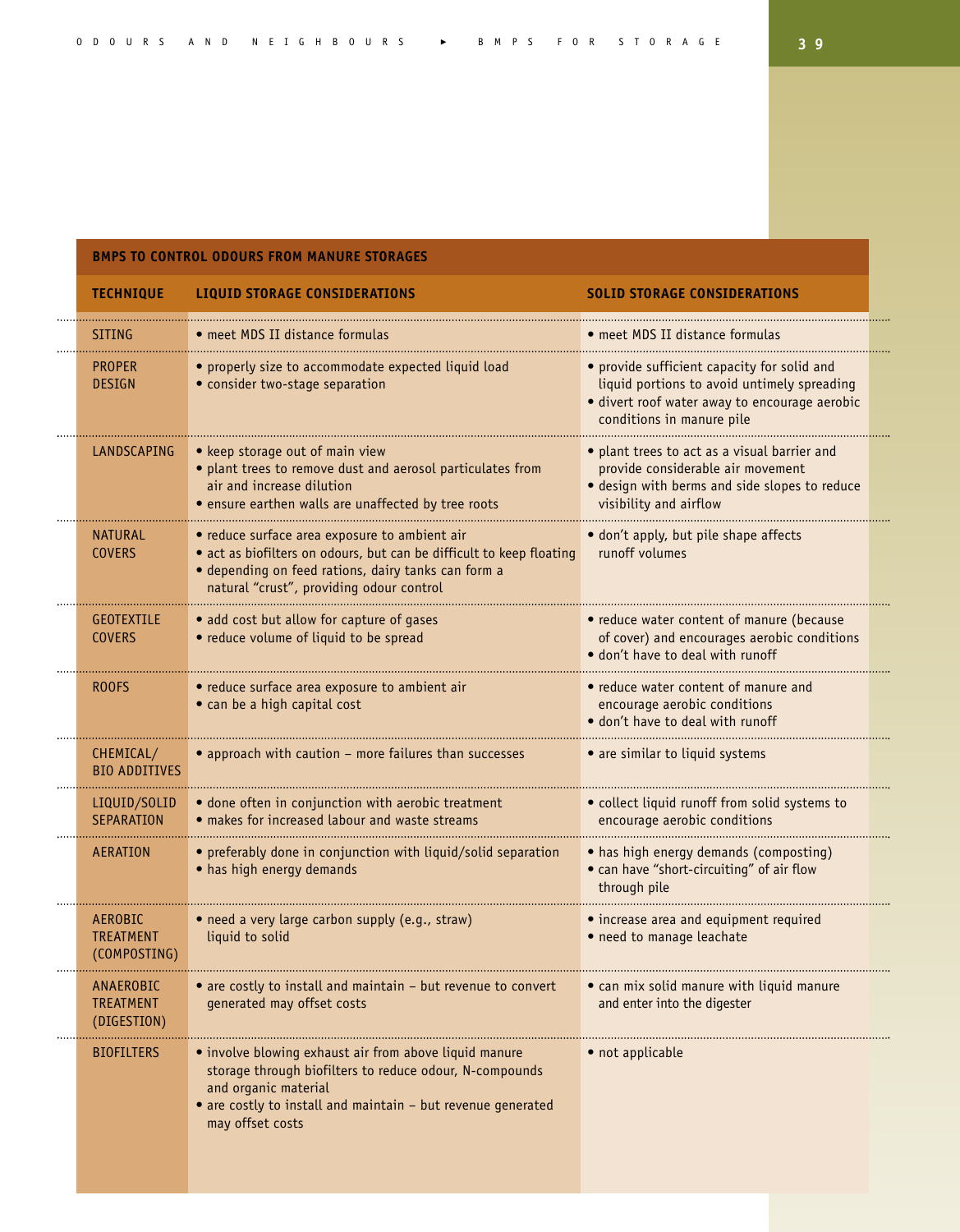



**reduce manure odours.**

**Changing livestock feedstuffs can Treed shelterbelts can filter odorous gases from manure storages.**

# **BMPS FOR ODOUR CONTROL DURING APPLICATION**

Odour control needs particular attention during land application. This is the time when your manure handling practices are most apparent to neighbours. Fairly or otherwise, this may also be the time when your reputation for environmental safety is made – or destroyed.



**Incorporate manure immediately following application to reduce odours.**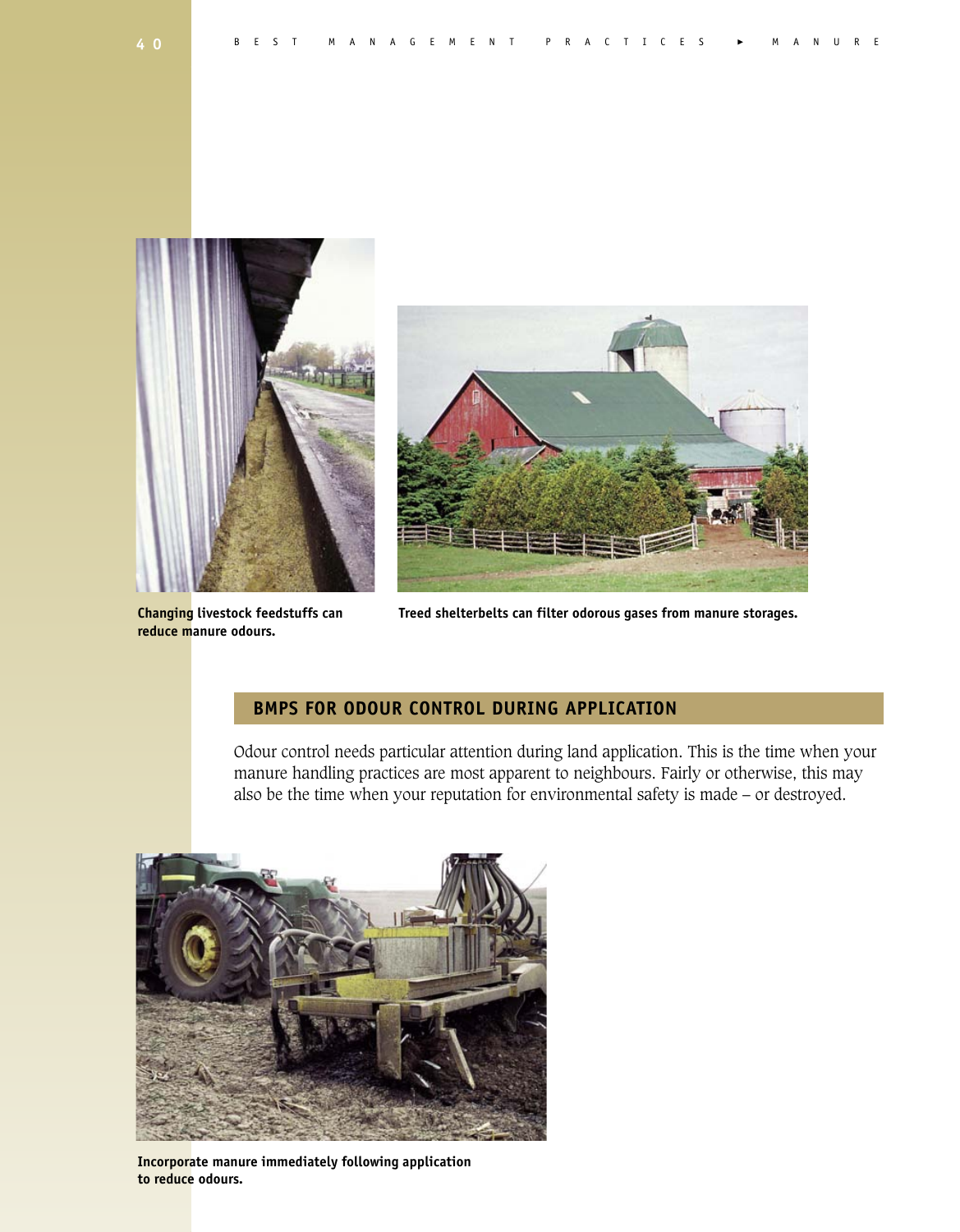# **ODOUR CONTROL DURING APPLICATION**

| <b>APPLICATION BMP</b>                                                                      | <b>BENEFITS</b>                                                                                                                                                                                        | <b>DRAWBACKS</b>                                                                                                                              |  |
|---------------------------------------------------------------------------------------------|--------------------------------------------------------------------------------------------------------------------------------------------------------------------------------------------------------|-----------------------------------------------------------------------------------------------------------------------------------------------|--|
| INCREASE USE OF BEDDING                                                                     | • reduces odours when wastes are handled<br>as solids<br>• keeps animals cleaner                                                                                                                       | • increases labour associated with solid<br>systems and bedding<br>· doesn't apply to liquid systems                                          |  |
| INFORM NEIGHBOURS<br>OF YOUR INTENTIONS                                                     | • shows your concern, improves relations<br>• helps identify times when it may be<br>inappropriate to spread for social reasons                                                                        | • hard to satisfy everyone<br>• requires planning ahead<br>· may require adjustments of plans                                                 |  |
| <b>PRE-TILL</b>                                                                             | • increases soil contact and infiltration<br>• reduces odour                                                                                                                                           | · may risk excessive tillage and soil degradation                                                                                             |  |
| REDUCE SPREADING FREQUENCY                                                                  | • reduces the time in which there may be<br>odour release from land application                                                                                                                        | • can have costs associated with providing<br>required storage                                                                                |  |
| REDUCE AMOUNT OF TIME<br><b>SPENT SPREADING</b>                                             | • offers more time for manure to dry                                                                                                                                                                   | • reduces time in day available for spreading                                                                                                 |  |
| APPLY IN COOL WEATHER                                                                       | • reduces volatilization                                                                                                                                                                               | • may reduce opportunities to apply<br>• don't apply to frozen soil                                                                           |  |
| AVOID APPLICATION ON CALM<br>HUMID DAYS, PARTICULARLY<br><b><i>IF NOT INCORPORATING</i></b> | · avoids climatic conditions most conducive<br>for odour<br>$\bullet$ preserves nutrients                                                                                                              | • may restrict spreading in the summer months<br>when soil conditions are ideal                                                               |  |
| <b>APPLY WHEN CONDITIONS</b><br><b>ARE DRY</b>                                              | • reduces anaerobic conditions                                                                                                                                                                         | • may reduce opportunities to apply                                                                                                           |  |
| MONITOR WIND DIRECTION<br><b>WHEN HAULING MANURE</b><br>TO FIELDS                           | • can take advantage of predominant wind<br>directions to naturally direct odours away<br>from sensitive areas                                                                                         | • may reduce opportunities to apply<br>· unpredictable - wind direction can change<br>during application                                      |  |
| AVOID HIGH-TRAJECTORY<br>MANURE-SPREADING EQUIPMENT                                         | • reduces air/manure contact<br>• increases control of spread                                                                                                                                          | • may be more expensive and time-consuming<br>with other technologies                                                                         |  |
| USE DRIBBLE BAR APPLICATORS<br>- TO KEEP MANURE CLOSE<br>TO THE GROUND                      | • reduces air contact<br>• applies to no-till systems<br>· can potentially sidedress in row crops                                                                                                      | • applies to liquid systems only<br>· offers less effective odour control<br>than injection                                                   |  |
| INJECT MANURE WITH A<br><b>CONCENTRATED BAND</b>                                            | • prevents contact of manure with air<br>• allows manure to be spread post-emerge in • makes for slower application and requires<br>row crops such as corn, increasing period<br>of manure application | • applies to liquid systems only<br>more horsepower<br>· may increase potential to contaminate tile<br>drain flow at higher application rates |  |
| INCORPORATE AS SOON AS<br>POSSIBLE AFTER APPLICATION                                        | • reduces air/manure contact<br>• preserves manure N                                                                                                                                                   | • can be more challenging for standing crops<br>and in high crop-residue management system                                                    |  |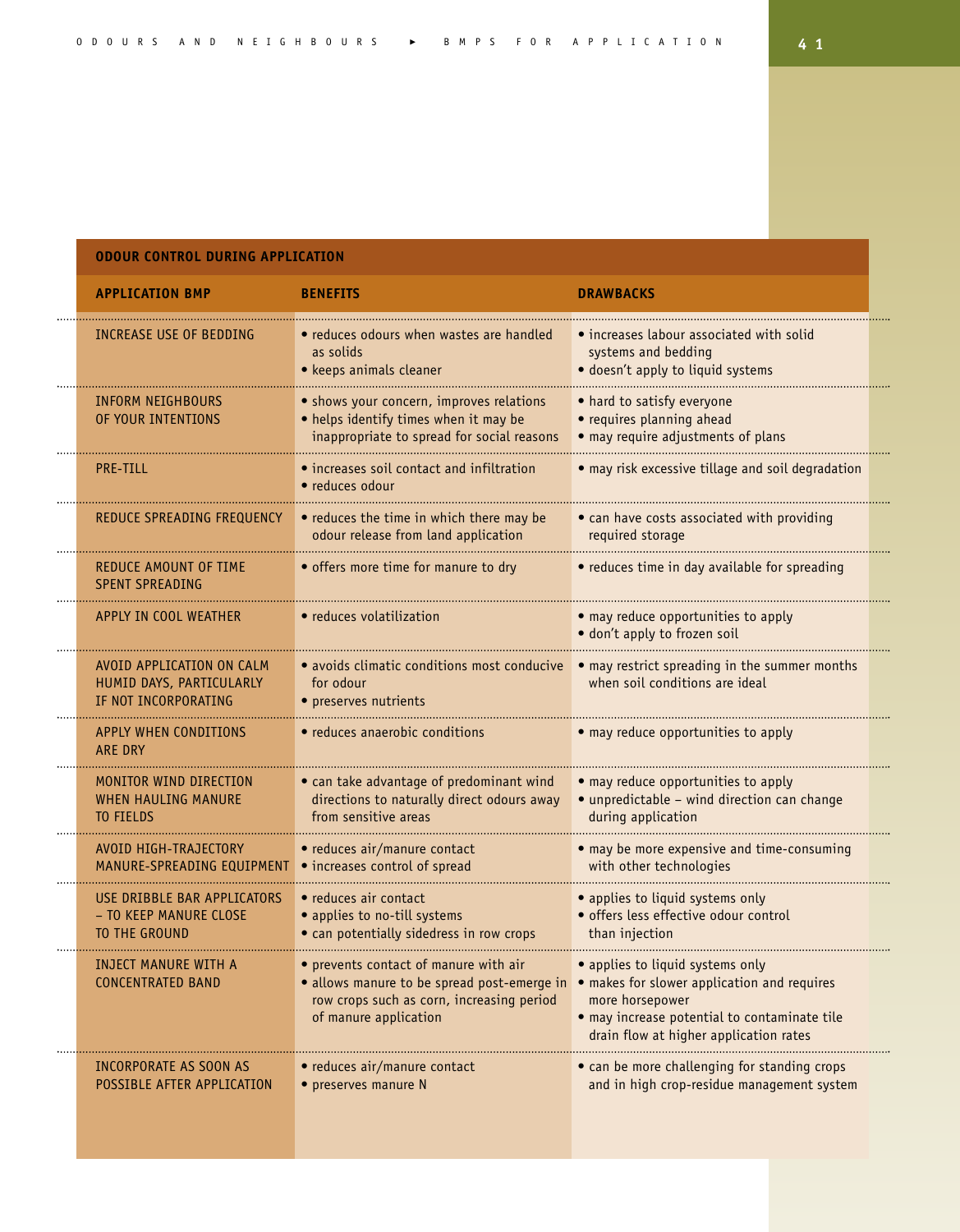#### **COMPLAINTS FROM NEIGHBOURS**

Odours comprise more than half of complaints from farmers' neighbours. Unfortunately, such conflicts are not always handled as constructively as possible. Conflict **can** be prevented: it takes a little know-how, a few skills and techniques, plus the right attitude and philosophy.

Livestock operations generate odours. This is a fact of life. It's unrealistic to expect them to be odour-free. It's equally unrealistic that people will accept excessive odours. Courtesy and understanding within rural communities will help to reduce conflict over the unique qualities of livestock agriculture.

Other topics of complaints include:

- a not-in-my-back-yard concern (particularly for proposed new operations)
- violations of environmental, health or safety legislation
- $\triangleright$  contraventions of local municipal bylaws
- whether a particular practice is a "normal farm practice"
- "nuisance" complaints as listed in the Farming and Food Production Protection Act: noise, dust, vibration, light, smoke and flies (as well as odour).

As a farmer, unfortunately you may be unaware of complaints about your operation. Neighbours often go directly to authorities such as Ministry of the Environment, Ontario Ministry of Agriculture, Food and Rural Affairs' Agricultural Information Contact Centre, or their municipality. This step alone may set a negative tone to the conflict resolution process.

The good news is that problems can also be avoided. Read on to learn more!

# **BMPS FOR COMPLAINT AVOIDANCE**

The keys to preventing problems are **site planning, careful management** and **fostering good, ongoing communication with your neighbours.**

#### **SITE PLANNING**

Considering potential odour concerns during the planning stage will yield an ounce of prevention, e.g.,

- meet MDS II distance formulas
- $\triangleright$  locate storage system and lanes downwind
- $\blacktriangleright$  keep storage out of main view
- plant trees to remove dust and aerosol particulates from air and increase dilution.

**In the long run, it's often more effective to resolve local disputes locally, without official input.**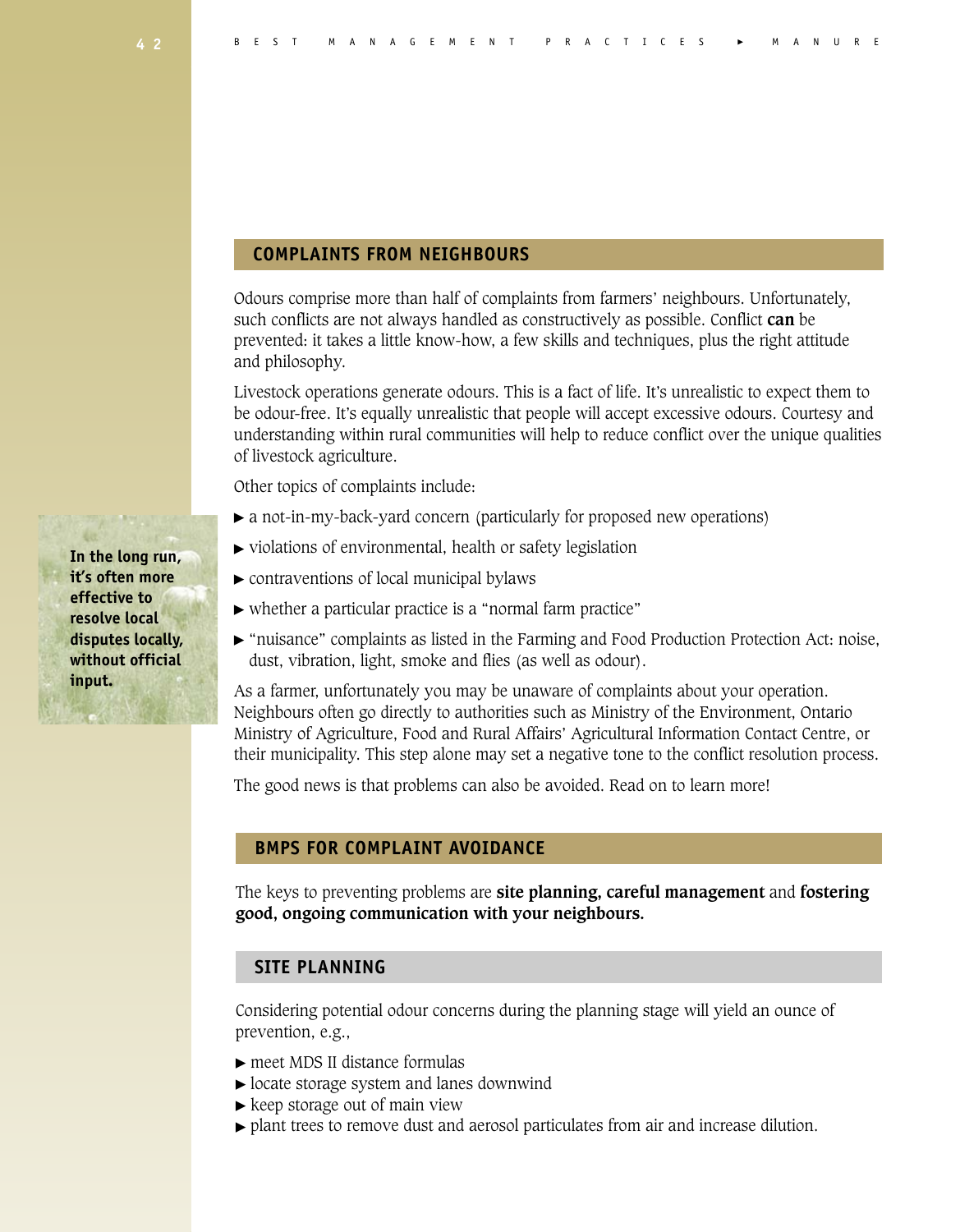# **BUILDING RELATIONSHIPS**

Get to know your neighbours. Help them feel comfortable enough to talk to you directly about their concern. Simple courtesy will go a long way. This will help avoid third-party involvement. Here are some more ideas for nurturing positive relationships with your neighbours.

- $\triangleright$  Try to limit spreading to two or possibly three times a year the less often odour is noticed, the less likely the concern.
- Avoid spreading manure on weekends, or the days just before the weekend.
- $\triangleright$  Notify neighbours (by telephone and/or through a note in their mailbox) to let them know in advance of your manure spreading plans, so they can plan around the event accordingly if they so wish.
- Consider conducting a farm tour to help in educating the rural non-farm public on today's farming practices.
- $\triangleright$  Participate in and even host special events in the neighbourhood (e.g., a summer barbecue).

With these considerations, many of today's livestock producers are building respect and unity within the rural community.

> **Generally, BMPs for manure storage, handling and application do double-duty in complaint avoidance. In other words:**

- **size the storage and use your NMP to reduce spreading frequency**
- **apply in cool weather**
- **incorporate as soon as possible after application.**

### **BMPS FOR COMPLAINT RESOLUTION**

Despite best intentions, it's not always possible to avoid complaints. When it happens, it can be difficult to accept the criticism, particularly if it comes from someone you don't know or is from someone who is unsympathetic to livestock agriculture.

Before you react defensively, remember: the concern was legitimate enough to the complainant to bring it to your attention. So, hear them out before presenting your perspective.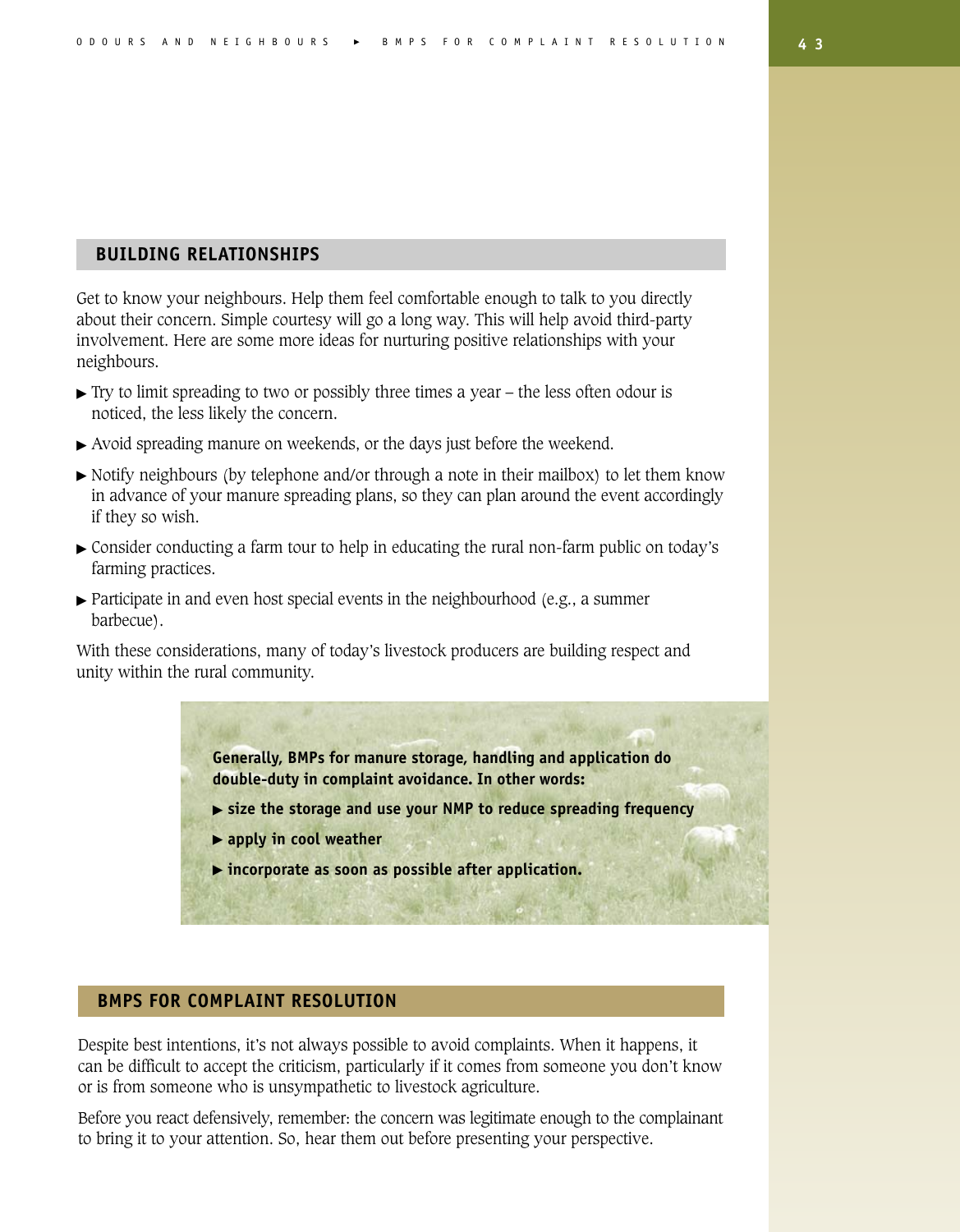| <b>HOW TO HANDLE A COMPLAINT</b>                                                     |                                                           |  |
|--------------------------------------------------------------------------------------|-----------------------------------------------------------|--|
| -no                                                                                  | <b>DO NOT</b>                                             |  |
| Listen to the concern and try to understand the complainant's perspective.           | Become argumentative.                                     |  |
| Take the complaint seriously.                                                        | Be judgmental.                                            |  |
| Ask questions to ensure you understand the concern.                                  | Be defensive.                                             |  |
| Consider independent advice if the concern seems unreasonable to you.                | Immediately rely on outside help to solve<br>the problem. |  |
| Identify common ground on which you can build a mutually<br>satisfactory resolution. | Aggravate an already tenuous situation.                   |  |
| Follow up quickly on addressing a reasonable concern.                                | Ignore the request or otherwise be complacent.            |  |

By handling the complaint in a prompt and responsible manner, you can put an issue to rest quietly and efficiently.

# **ALTERNATIVE APPROACHES**

There are some circumstances where personalities or situations are such that the problem cannot be fully resolved by the main parties. The parties may perceive that the conflict will need to be resolved through other, often more costly, avenues, such as tribunals or the courts of law.

There are, however, alternative approaches to resolving disputes that can be less costly and result in solutions that are more readily accepted by both parties. These alternative approaches include:

- $\blacktriangleright$  negotiation
- $\blacktriangleright$  mediation
- $\blacktriangleright$  arbitration
- $\blacktriangleright$  administrative tribunals.

Each approach has its application in a specific set of circumstances and is described briefly in the next chart.

Please note, however, that the opportunity for effective technical input decreases as the method more closely approximates court action – where the focus is on who's right and who's wrong, as opposed to the best remedial measure from a technical perspective.